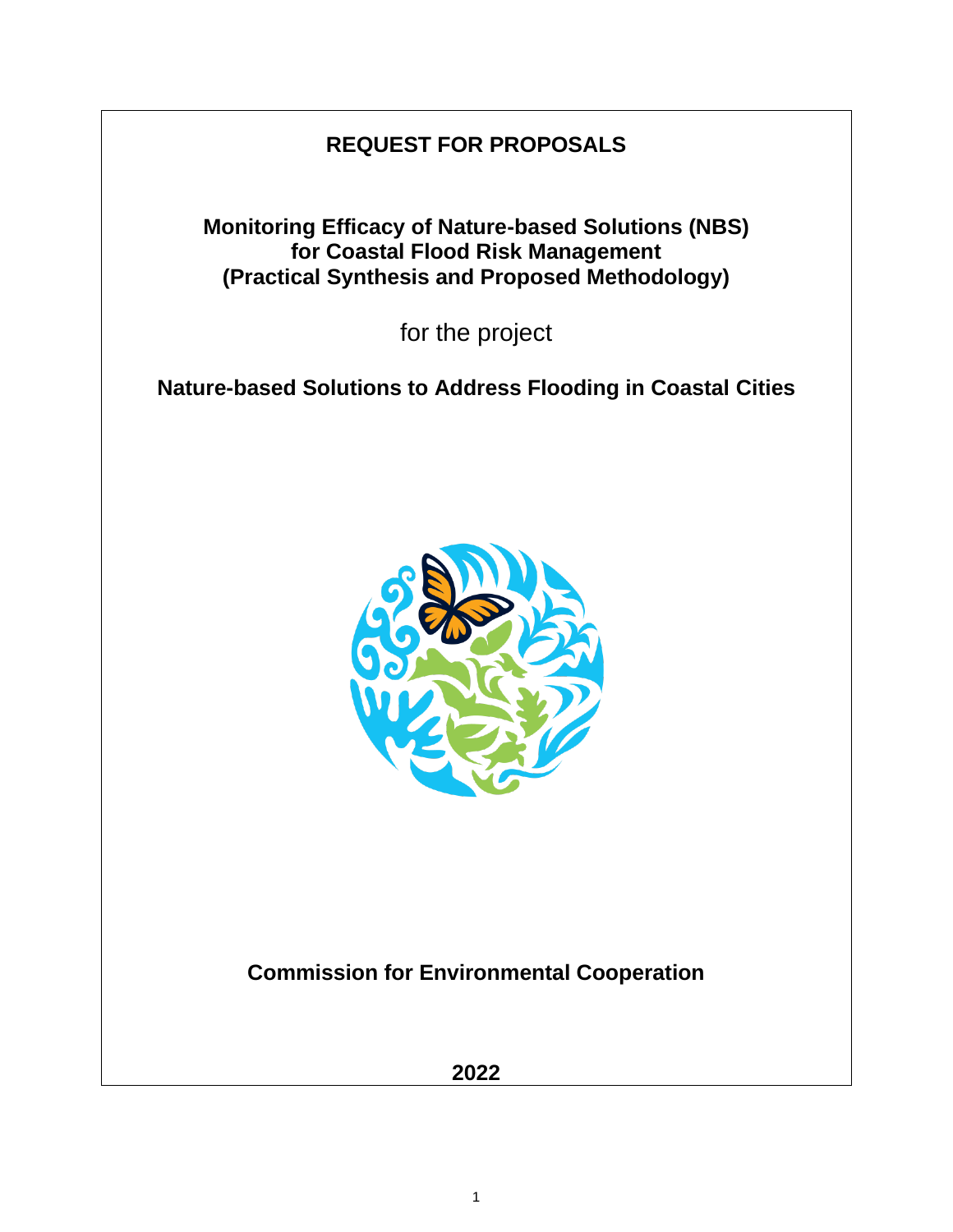## **I. Overview**

The Commission for Environmental Cooperation (CEC) is requesting proposals from prospective consultants to produce a synthesis of existing knowledge on monitoring the efficacy of naturebased solutions (NBS) for coastal flood risk management and to propose a methodology and indicators to monitor the efficacy of NBS for coastal flood risk management.

The Commission for Environmental Cooperation (CEC) was established in 1994 by the governments of Canada, the United Mexican States (Mexico), and the United States of America (United States) through the North American Agreement on Environmental Cooperation, a side agreement concluded in connection with the North American Free Trade Agreement (NAFTA). As of 2020, the CEC operates in accordance with the Environmental Cooperation Agreement, which entered into force at the same time as the new trade agreement known as CUSMA, T-MEC and USMCA in each of these three countries, respectively. The CEC brings together a wide range of stakeholders, including the public, Indigenous people, youth, nongovernmental organizations, academia, and the business sector, to seek solutions to protect North America's shared environment while supporting sustainable development for the benefit of present and future generations*.* Find out more at: [<www.cec.org>](http://www.cec.org/).

The CEC's Council, its governing body, approved the project entitled Nature-based Solutions to Address Flooding in Coastal Cities as part of the Operational Plan for 2021, with the purpose of filling knowledge gaps in supporting the broader implementation of NBS in North American coastal cities. For a complete description of the project, including tasks and related budget, please visit the CEC website at: [<http://www.cec.org/nature-based-solutions-to-address](file:///C:/Users/ngoni/Downloads/%3chttp:/www.cec.org/nature-based-solutions-to-address-flooding-in-coastal-cities/%3e)[flooding-in-coastal-cities/>.](file:///C:/Users/ngoni/Downloads/%3chttp:/www.cec.org/nature-based-solutions-to-address-flooding-in-coastal-cities/%3e)

## **II. Terms of Reference**

## **A. Overview and Scope**

One of the objectives of the *Nature-based Solutions to Address Flooding in Coastal Cities* project is to address the gaps and barriers preventing broader implementation of nature-based solutions (NBS) to address flooding in coastal cities in North America. Among these barriers is uncertainty concerning efficacy and performance of NBS in extreme conditions, different environments, varying time scales, and changing climate conditions. This objective will be met by producing a synthesis of existing knowledge on monitoring the efficacy of NBS for coastal flood risk management, including a proposed methodology and indicators to monitor the efficacy of NBS for this purpose.

The output of this work (the practical synthesis and proposed methodology) is intended to generate evidence to support decision-making.

## **B. Description of Services**

The consultant shall coordinate with the CEC's designated contacts to accomplish the following:

1. Compile and summarize available information on monitoring the efficacy of nature-based solutions (NBS) for coastal flood risk management, with a particular focus on coastal cities. The summary should include, but not be limited to:

• The need for, and/or value of, investment in monitoring the efficacy of NBS.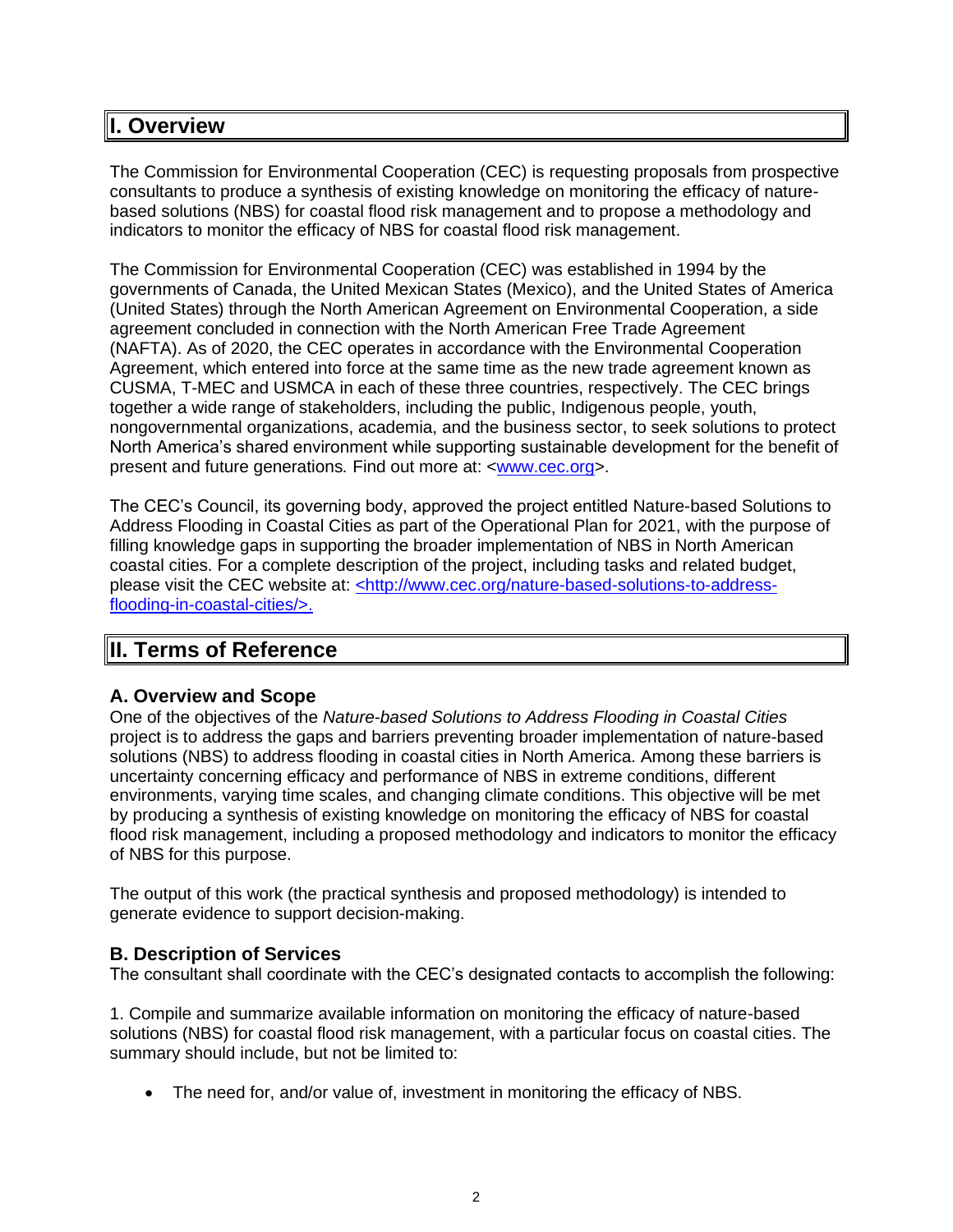- Roles and responsibilities for monitoring the efficacy of NBS.
- Consideration of design of monitoring plans or campaigns.
- Monitoring efficacy in changing climate conditions, including along exposed/high energy shorelines, in coral reef environments, and in extreme cold climates.
- Monitoring efficacy for projects of different scales and locations (including different regional climates).
- Efficacy, performance, and resilience over time scales ranging from a few seasons to decades.
- Monitoring responses to extreme events and disturbances (e.g., storms).
- Indicators, metrics, methods and techniques for monitoring efficacy.
- Appropriate time scales and frequency of monitoring.
- Access to, and dissemination of, monitoring data (including leveraging partnerships and citizen science). Existing monitoring on the efficacy of NBS.

The practical synthesis should also seek to address gaps identified during an intersectoral scoping workshop in mid 2022 (workshop report to be provided by the CEC).

2. Propose a methodology and indicators to monitor the efficacy of NBS for coastal flood risk management.

- The proposed methodology should draw upon existing international references for standards and indicators.
- An ad hoc expert committee appointed by the Project Steering Committee will consult on the proposed methodology and provide recommendations for the final proposal.

#### **Deliverables**

- 1. Draft and final practical synthesis of existing knowledge on monitoring the efficacy of nature-based solutions (NBS) for coastal flood risk management.
- 2. Draft and final proposed methodology and indicators to monitor the efficacy of NBS for coastal flood risk management.
- 3. Participation in a workshop with an ad hoc expert committee to present, discuss and further develop proposed methodology.

#### **Meeting Arrangements**

The CEC will arrange remote conferencing services as needed.

#### **C. Periodic Reporting Requirements**

Throughout the project, the consultant will work in close collaboration with the CEC, the Project Steering Committee, and experts to gather information to support delivery of the work. The consultant may consult directly with government officials and other experts, as needed.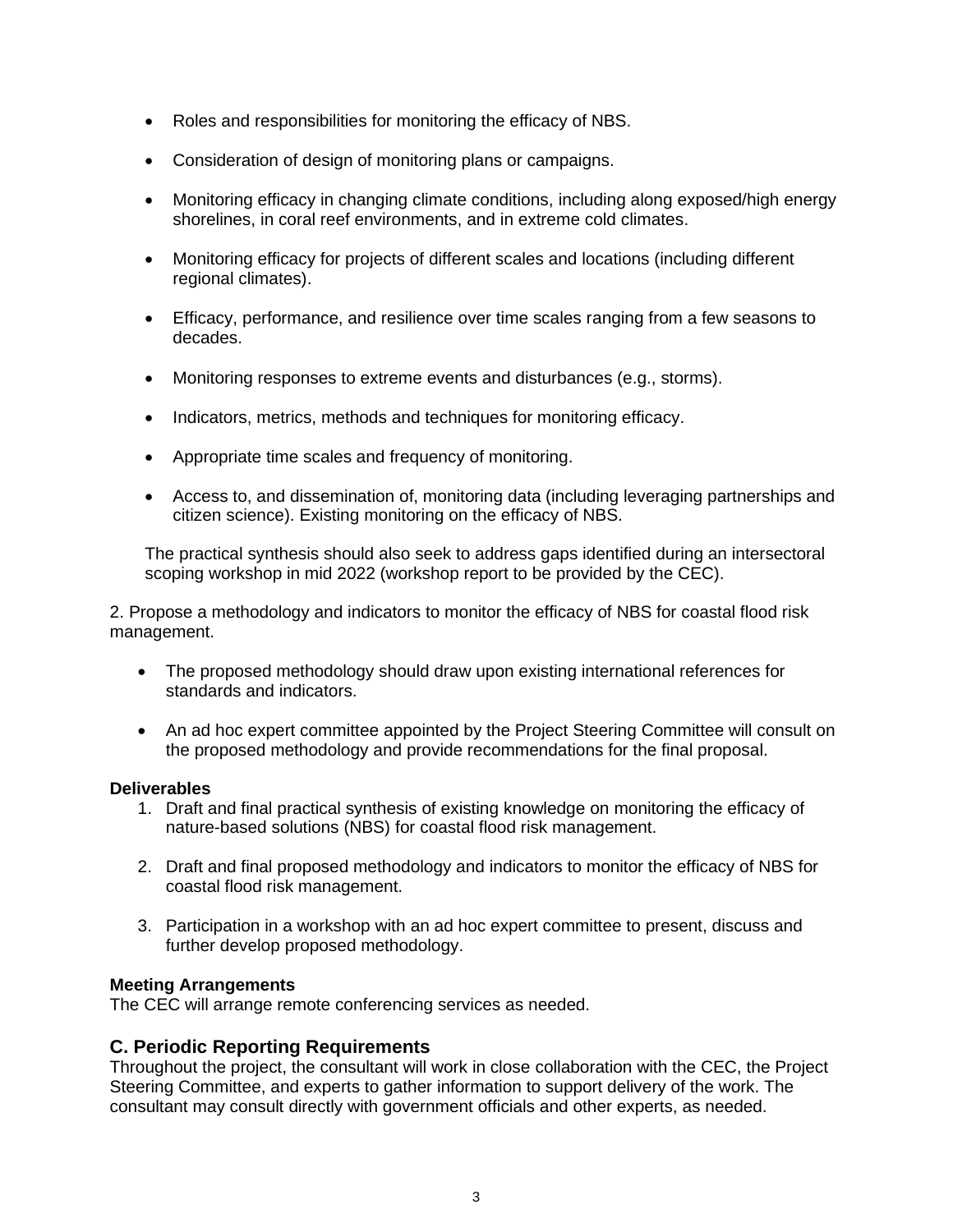However, the consultant shall report only to, and receive direction only from the CEC designated staff.

The CEC Secretariat will forward draft deliverables to the project's Steering Committee and other experts, for their review and comment. The CEC Secretariat will arrange teleconferences with the consultant, the CEC designated staff, and other experts on an as-needed basis. The goal of these meetings will be to present the products and assess progress on the project. The consultant is expected to be available for these calls, at mutually agreed times.

The consultant will work in his or her own offices. The consultant will inform the CEC of any potential problems and suggest solutions and actions that could be taken to facilitate the achievement of desired results.

| <b>Date</b>      | <b>Activity and deliverable</b>                                                                                                                                     |
|------------------|---------------------------------------------------------------------------------------------------------------------------------------------------------------------|
| 30 July 2022     | Detailed table of contents of practical synthesis on monitoring the<br>efficacy of nature-based solutions (NBS), including list of case<br>studies to be included   |
| 30 November 2022 | First draft of practical synthesis on monitoring the efficacy of nature-<br>based solutions (NBS), for review by CEC staff and Project Steering<br>Committee        |
| 30 November 2022 | First draft of proposed methodology to monitor the efficacy of NBS,<br>for review by CEC staff, Project Steering Committee, and ad hoc<br>expert committee          |
| January 2023     | Workshop with ad hoc expert committee to discuss and further<br>develop methodology                                                                                 |
| 31 March 2023    | Second draft of practical synthesis on monitoring the efficacy of<br>nature-based solutions (NBS), for review by CEC staff and Project<br><b>Steering Committee</b> |
| <b>TBD</b>       | Final revised practical synthesis incorporating comments received<br>from CEC within 4 weeks of receipt of comments                                                 |
| 30 April 2023    | Second draft of proposed methodology to monitor the efficacy of<br>NBS, for review by CEC staff, Project Steering Committee, and ad<br>hoc expert committee         |
| <b>TBD</b>       | Final revised methodology incorporating comments received from<br>CEC within 4 weeks of receipt of comments                                                         |

#### **Provisional timeline of expected deliverables**

## **D. Quality of Deliverables**

The consultant is responsible for providing deliverables of **publishable quality** (i.e., copy-edited prior to submission) in English and, when applicable, for the technical editing of the materials. The consultant will submit to the CEC Secretariat all written material (including complete drafts and final reports) in Microsoft Word, following the format of the CEC's *[Report Template](http://www.cec.org/guidelines-for-cec-documents/)* and adhering to the precepts of the *[Guidelines for CEC Documents and Information Products](http://www.cec.org/guidelines-for-cec-documents/)*, as supplemented by the CEC's English *[Style Guide](http://www.cec.org/18873_style-guide/)*. Supporting documents for tables, figures and maps will be submitted with the report in their original file format (e.g., Excel or ArcGIS). Note that all amounts shall be presented in metric units. The CEC Secretariat will be responsible, when applicable, for translation, printing, publication and distribution of products from this activity.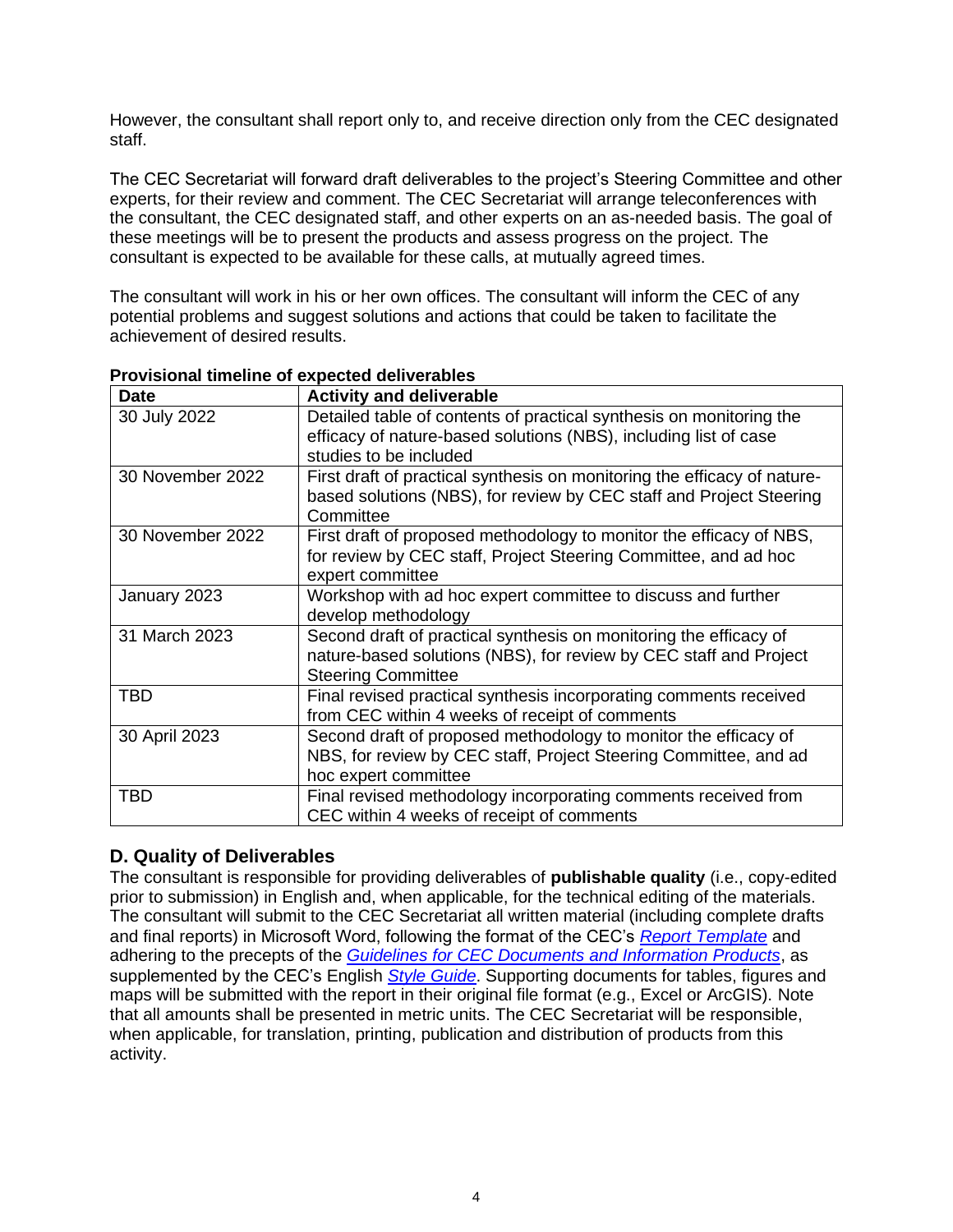Upon delivery by the consultant of a final version of the report or other written materials under the project, the CEC reserves the right to a 15-business day period to review the document(s), notify the consultant of any potential issues or errors, and return the document(s) to the consultant for appropriate corrections, at no extra cost. In all cases, contract payments will be withheld if products submitted to the CEC fail to fulfill the quality and formatting requirements specified above. In the event that the consultant neglects to make the required corrections or if, following corrections, a deliverable remains unsatisfactory, the document shall be edited or revised by a third party designated by the Secretariat, the cost of which shall be deducted from the consultant's fees at a rate of C\$60 per hour.

## **E. Plagiarism**

Plagiarism is the act of conveying someone else's original expression or creative ideas as one's own and can be a violation of copyright law. Neither intentional nor unintentional plagiarism is acceptable to the CEC. The consultant must follow good scholarly methodology in preparing reports and deliverables under the contract, including systematic referencing in footnotes or insentence references, for any secondary sources, quotations, data, etc., that do not originate with the author. Sources for tables and figures reproduced from other literature must be given in a "Source" attribution immediately below the table or figure. Failure to properly reference the source of such borrowed material constitutes plagiarism and will be considered a breach of contract. For further information, see [Guidelines for CEC Documents and Information Products.](http://www.cec.org/wp-content/uploads/guidelines-for-cec-documents.pdf) In addition, for every written deliverable submitted, the Consultant must use iThenticate software, or an equivalent software approved by the Commission, to validate the written product in question and must forward the plagiarism review results to the CEC at the time of document submission. Contract payments will be retained if products do not fulfill these requirements.

## **III. Requirements and Proposal Evaluation**

## **A. Mandatory Requirements**

*To be eligible for further consideration, all consultants must fulfill the following basic requirements.*

#### **1. In-country Ability**

The consultant, as well as all their personnel and subconsultants, must reside and be authorized to work legally in Canada, Mexico or the United States of America. If travel is required, the consultant must possess valid documentation to travel within these countries.

#### **2. Key Personnel**

For the purposes of this RFP, the term "consultant" may refer to either a group or company or a single individual.

If a proposal is submitted by a consortium of individuals or institutions, a "lead" consultant should be designated to take responsibility for ensuring overall coordination, the coherence of activity outputs, and the integration of information and ideas.

#### **3. Qualifications Required**

The consultant must possess competence, knowledge, and experience in:

- Nature-based solutions (NBS) for coastal flood risk management
- Climate change impacts and adaptation practices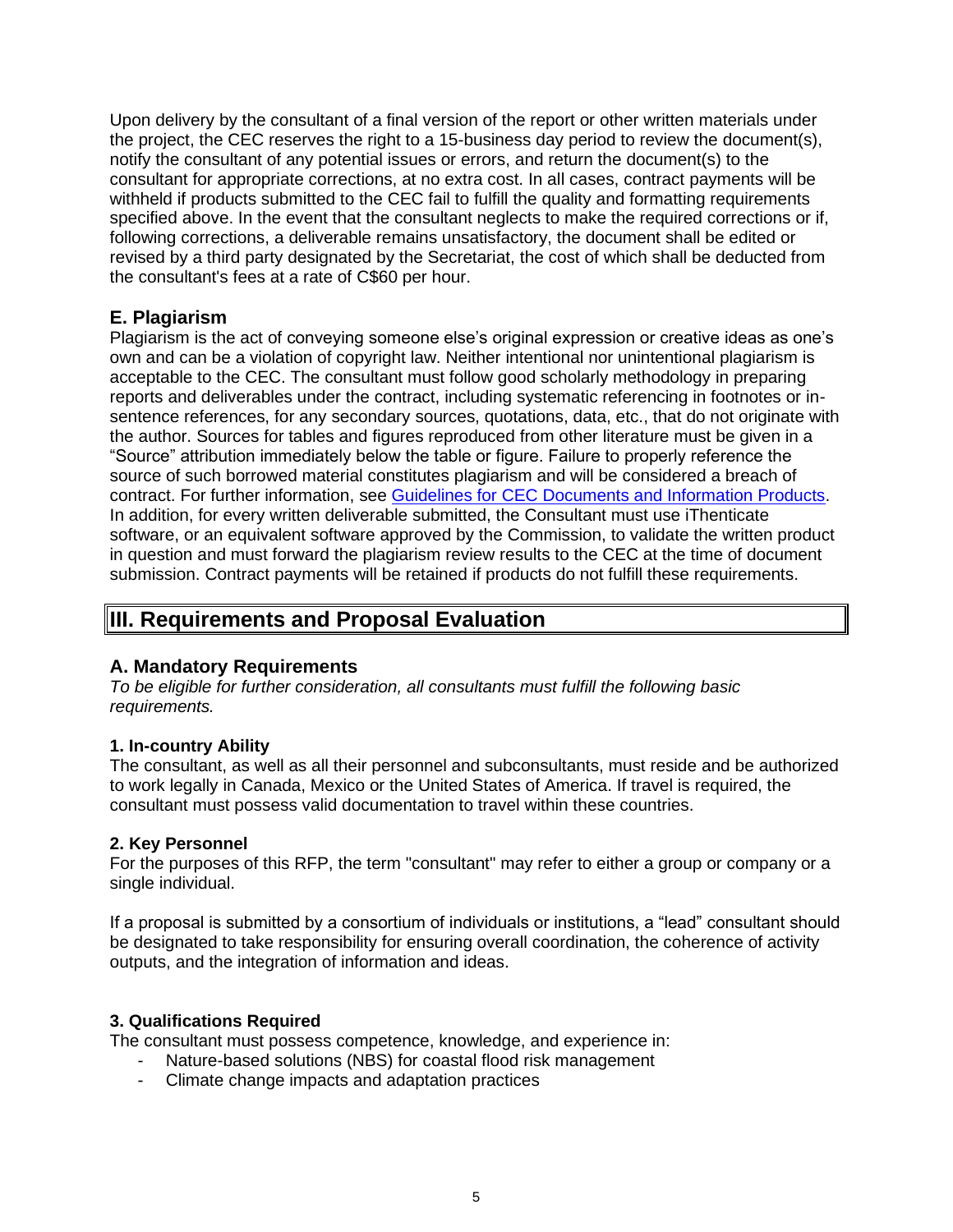- Performance evaluation of infrastructure, engineering works, or adaptation measures/strategies
- Researching and compiling information
- Developing and recommending evaluation methodologies and/or indicators
- Working effectively and with appropriate consideration to social and cultural differences across Canada, Mexico, and the United States

The consultant must be fluent in both written and spoken English.

#### **4. Proposal Submission**

It is the intention of the CEC Secretariat to include the **Terms of Reference** (**Section II** of this document) in the contract negotiated with the successful applicant. Therefore, prospective consultants should refer to these for more detailed information on the project and the services to be provided. Prospective consultants are requested not to reiterate the Terms of Reference in their submissions, but are invited to suggest modifications to enhance the proposal.

Proposals must include the following:

- A brief statement of interest and intent. This statement should be based upon and serve to demonstrate the consultant's experience and subject knowledge. The statement should address desired results; guidelines (parameters within which results are to be accomplished); resources (human, financial, technical, or organizational support available to help accomplish the results); and other aspects deemed applicable by the consultant. The purpose of this statement is to demonstrate not only the consultant's general and specific familiarity with the subject area, but also to highlight writing skills;
- A general work plan for carrying out this project;
- Proposed methodology;
- Suggested modifications to the Terms of Reference, and the reasons for such modifications;
- Resumes of the key personnel involved in the project;
- Detailed cost breakdown, including number of person/days of key and other personnel, direct and indirect costs, travel costs and applicable taxes;
- Description of relevant experience and any other relevant information;
- Two samples of previous work;
- Two letters of recommendation from previous assignments; and
- List of no less than three references.

## **B. Other Information to be Provided**

Potential consultants are encouraged to submit any additional information that they believe will assist the CEC Secretariat in the evaluation of their proposal. However, the proposal should not exceed six (6) pages, exclusive of applicant resumes, samples of previous work or corporate brochures.

## **C. Type of Contract to be Used for These Services**

The CEC Secretariat intends to use its milestone-based contract for these services. A sample is available upon request. If the contract is negotiated with a consortium, the CEC will offer the consultants the option to have separate contracts between each consultant and the CEC.

All work within the contract must be completed by 30 July 2023.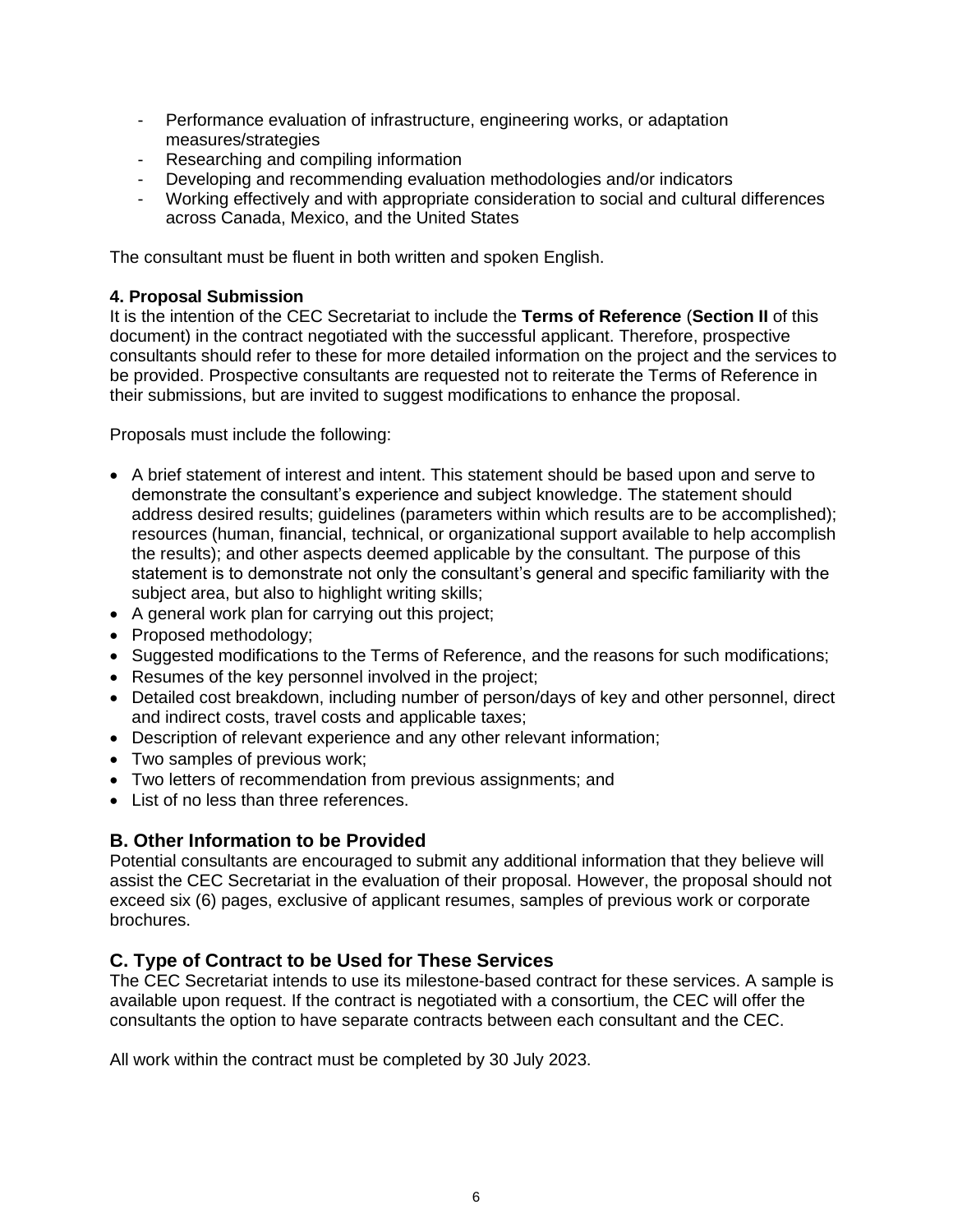## **D. Selection Procedure**

The consultant deemed best qualified will be selected on the basis of a competitive process, in accordance with sections 2.5-2.7 of the *[CEC Consultant Services Procurement Manual](http://www.cec.org/wp-content/uploads/18890_consultant_services_procurement_manual.pdf)*.

Proposals that the CEC Secretariat determines to be complete will be evaluated according to the procedure described below. Prospective consultants who submit proposals determined by the CEC Secretariat to be incomplete will be so notified in writing.

Each complete proposal that is submitted will be evaluated by the CEC Secretariat according to the following criteria, with a point rating assigned for each:

| <b>Evaluation Criteria</b>                                      | Maximum<br><b>Point Rating</b> |
|-----------------------------------------------------------------|--------------------------------|
| Experience, qualifications and competency of key personnel      | 40                             |
| Understanding of project requirements and adequacy of work plan | 25                             |
| Suitability of the proposed approach                            | 10                             |
| Adequacy of budget                                              | 10                             |
| Writing ability                                                 | 15                             |
| Total                                                           | 100                            |

A minimum score of 80 will be required for the prospective consultant's proposal to be eligible for further consideration. Cost efficiency will be taken into account in the evaluation.

Proposals in response to this request will be evaluated by the CEC designated staff and technical reviewers, who will form an Evaluation Committee. Each member of the Evaluation Committee will receive a copy of the proposals and will be asked to rate each proposal using the evaluation criteria and its maximum point ratings given above.

The CEC designated staff will arrange for a conference call/meeting among the members of the Evaluation Committee to discuss the ratings, arrive at final scores, and, subsequently, a ranking of all proposals. The strengths and weaknesses of each proposal, in terms of the evaluation criteria, will be noted and summarized. Once the selection has been made, each prospective consultant will be provided with their score—if requested—along with their comparative ranking. However, neither the evaluations nor the scores of other bidders will be provided.

## **E. Estimated Level of Resources Required**

The budget for this activity is not expected to exceed C\$80,000 including professional fees and expenses. Reimbursable expenses are detailed in the CEC standard contract, available upon request; in addition, the cost of using iThenticate or other approved software to detect plagiarism (US\$50) should also be considered.

For universities and nongovernmental organizations, note that the CEC accepts that overhead be charged for administration and other indirect costs up to 15% of the total value of the contract.

If the proposal were presented by a consultant established in Mexico, the applicable valueadded tax will be 0%, in accordance with Article 29, section IV, paragraph a) of Mexico's VAT Act, as these are technical services that were engaged from abroad.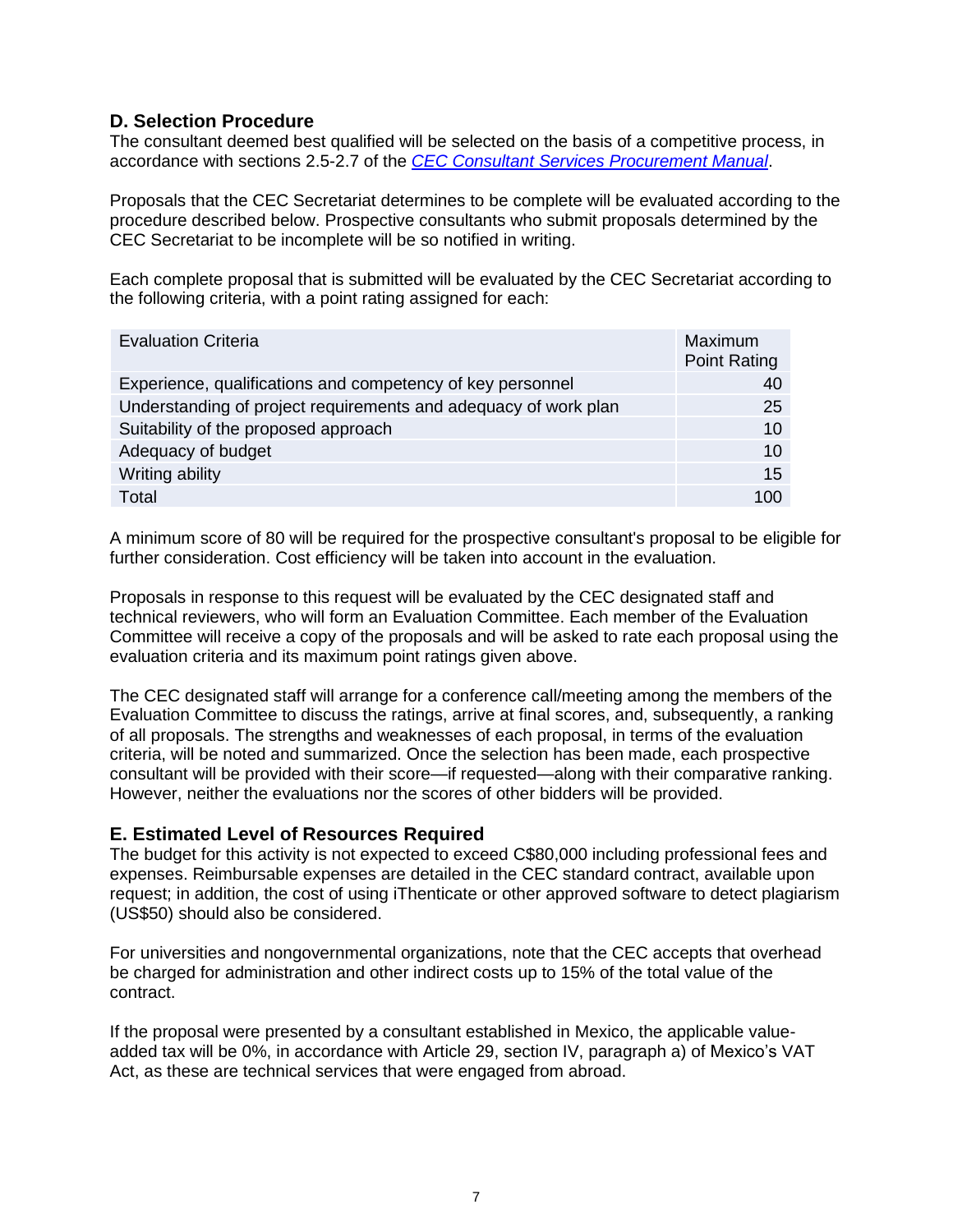If a currency other than Canadian dollars is used, the consultant should indicate the total cost of the professional services in Canadian dollars as well as the currency of choice, for comparison purposes.

### **F. Basis of Payment Required**

The consultant will be paid by milestone.

Payment shall be made only for *bona fide* consultant fees and legitimate expenses incurred in accordance with the contract for professional services, and only upon receipt and documented acceptance by the Secretariat of statement(s) of account/invoice(s) from the consultant. Settlement of invoices that are acceptable for payment will normally be made 30 days from the date of receipt by the Commission.

## **G. Conflict of Interest**

"Conflict of interest" means, but is not limited to, a situation where a consultant's personal interest is sufficiently connected with professional duties under the contract, such that it results in a reasonable apprehension that said personal interest may influence the exercise of professional responsibilities under the contract. For example, a direct conflict of interest exists when the consultant is also a CEC government official, or is related to or closely affiliated with a CEC government official, CEC staff member or third party involved with the performance of the services.

The consultant will inform the CEC Secretariat of any circumstance that existed prior to the execution of this contract, or that could manifest during the performance of this contract, which could constitute a conflict of interest. The consultant will complete and sign, on behalf of all his or her personnel, the attached *Declaration of Acceptance and Impartiality and Independence* (see Annex). The Consultant will also take note of the *[CEC Consultant Services Procurement](http://www.cec.org/wp-content/uploads/18890_consultant_services_procurement_manual.pdf)  [Manual](http://www.cec.org/wp-content/uploads/18890_consultant_services_procurement_manual.pdf)*.

## **I. Deadlines for Proposal Submission and Decision**

The proposal, including all relevant attachments, must be received by the CEC Secretariat offices by **17:00 ET on 27 April 2022**. Proposals submitted after this deadline will not be considered.

**Proposals must be submitted via e-mail to lroy@cec.org.** Proposal format may be in Microsoft Word or Adobe PDF format. Once the proposal has been submitted electronically, the CEC will confirm receipt within three business days. If receipt is not confirmed by e-mail within this time, **applicants must contact the CEC**. The contact person is:

Lauren Roy Project Lead, Ecosystems Unit Commission for Environmental Cooperation 700 de la Gauchetière St. West, Suite 1620 Montreal, QC, Canada H3B 5M2 Tel: 514-350-4300; Fax: 514-350-4314

The CEC Secretariat intends to select the consultant and notify the applicants within a reasonable period of time following the proposal submission deadline.